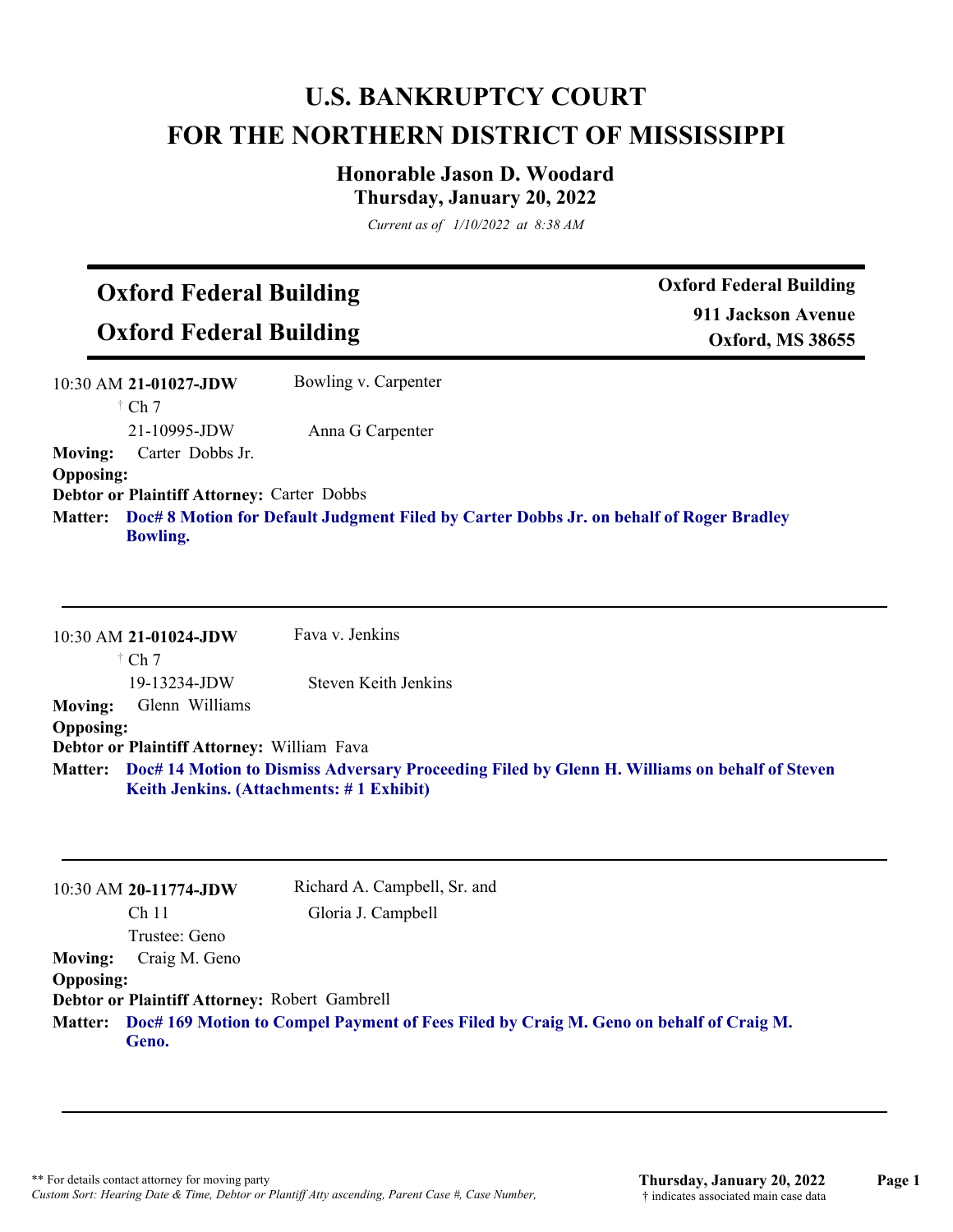10:30 AM **20-12249-JDW**  Ch 11 Trustee: Geno Johnnie B. Wiley and Dianne J. Wiley **Moving:** Craig M. Geno **Opposing: Debtor or Plaintiff Attorney:** Robert Gambrell **Doc# 246 Motion to Compel Payment of Fees Filed by Craig M. Geno on behalf of Craig M. Matter: Geno.**

10:30 AM **11-12156-JDW**  Ch 11 Samuel E Scott

**Claims due by 09/9/2011.**

**Status Hearing** 

**Moving:** Craig M. Geno **Opposing: Debtor or Plaintiff Attorney:** Craig M. Geno **Doc# 1 Chapter 11 Voluntary Petition . Chapter 11 Plan due by 09/9/2011. Disclosure Statement Matter: due by 09/9/2011. Government Proof of Claim due by 11/8/2011. Non-Government Proofs of**

10:30 AM **20-11593-JDW**  Ch 11 Trustee: Byrd **Initial Pretrial Conferences**  305 Petroleum, Inc. **Moving: Opposing: Debtor or Plaintiff Attorney:** Craig M. Geno **Doc# 280 Pre-Trial Conference set for 1/20/2022 at 10:30 AM at Oxford Federal Building.(Re: Matter: 182 Objection to Claim filed by Debtor 305 Petroleum, Inc.). Entered on Docket by: (AOH)**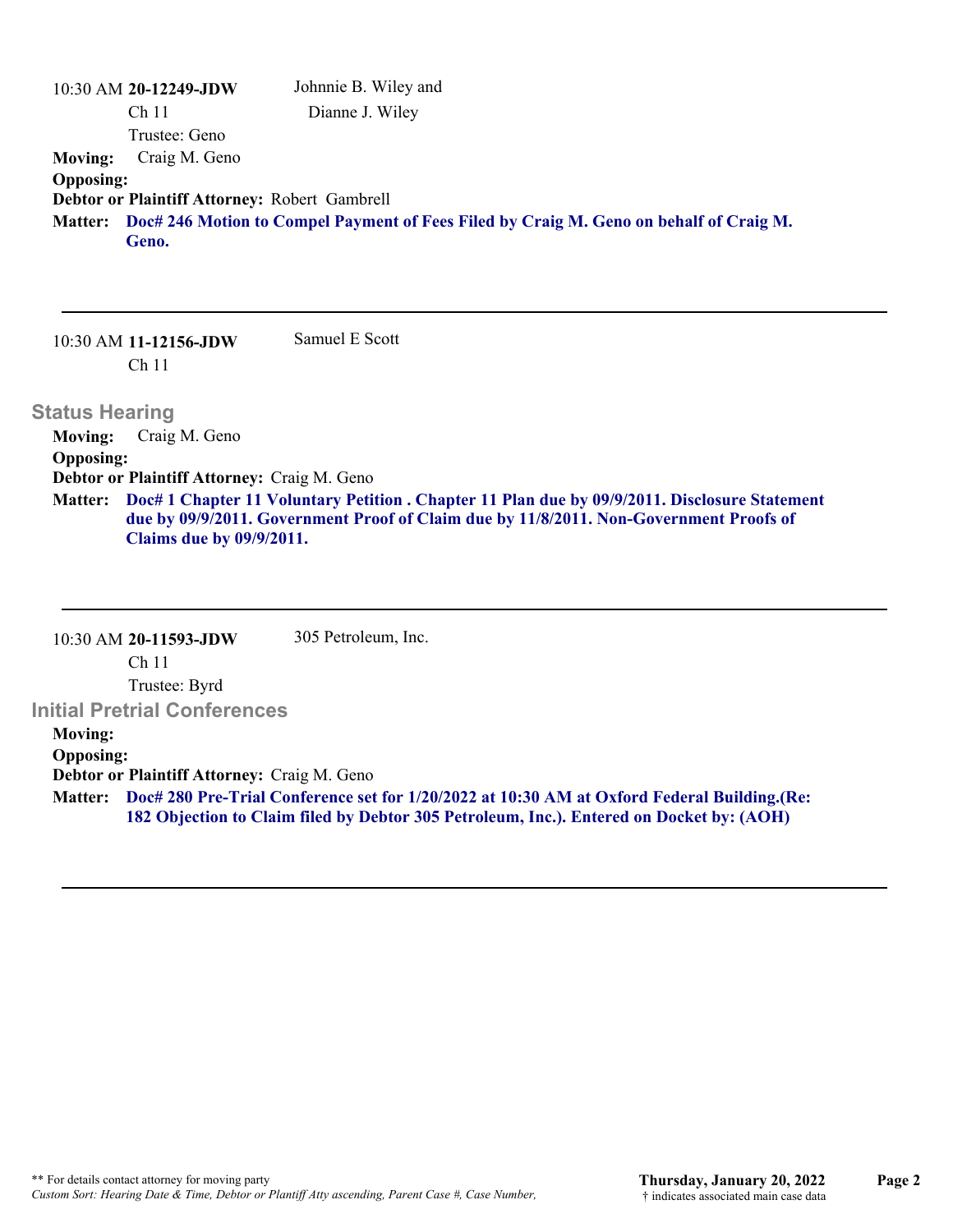#### 10:30 AM **20-11593-JDW**

305 Petroleum, Inc.

Ch 11

Trustee: Byrd

#### **Initial Pretrial Conferences**

**Moving:**

#### **Opposing:**

**Debtor or Plaintiff Attorney:** Craig M. Geno

**Doc# 281 Pre-Trial Conference set for 1/20/2022 at 10:30 AM at Oxford Federal Building.(Re: Matter: 158 Motion to Clarify filed by Debtor 305 Petroleum, Inc., Debtor Pacific Pleasant Investment, LLC, Debtor Pleasant Point Investment, LLC, 169 Disclosure Statement filed by Debtor 305 Petroleum, Inc., 180 Objection to Claim filed by Debtor 305 Petroleum, Inc., 189 Generic Motion filed by Interested Party Vikram Patel, Creditor Premier Capital Investments Group, LLC). Entered on Docket by: (AOH)**

| $10:30$ AM 20-11594-JDW | Pacific Pleasant Investment, LLC |
|-------------------------|----------------------------------|
| Ch <sub>11</sub>        |                                  |

Trustee: Byrd

**Initial Pretrial Conferences** 

**Moving:**

**Opposing:**

**Debtor or Plaintiff Attorney:** Craig M. Geno

**Doc# 214 Pre-Trial Conference set for 1/20/2022 at 10:30 AM at Oxford Federal Building. (Re: Matter: 106 Objection to Claim filed by Debtor Pacific Pleasant Investment, LLC, 134 Motion to Clarify filed by Debtor Pacific Pleasant Investment, LLC, 139 Disclosure Statement filed by Debtor Pacific Pleasant Investment, LLC, 151 Objection to Claim filed by Debtor Pacific Pleasant Investment, LLC). Entered on Docket by: (AOH)**

Pleasant Point Investment, LLC

Ch 11

Trustee: Byrd

**Initial Pretrial Conferences** 

#### **Moving:**

**Opposing:**

**Debtor or Plaintiff Attorney:** Craig M. Geno

**Doc# 221 Pre-Trial Conference set for 1/20/2022 at 10:30 AM at Oxford Federal Building. (Re: Matter: 113 Objection to Claim filed by Debtor Pleasant Point Investment, LLC, 141 Motion to Clarify filed by Debtor Pleasant Point Investment, LLC, 147 Disclosure Statement filed by Debtor Pleasant Point Investment, LLC, 159 Objection to Claim filed by Debtor Pleasant Point Investment, LLC). Entered on Docket by: (AOH)**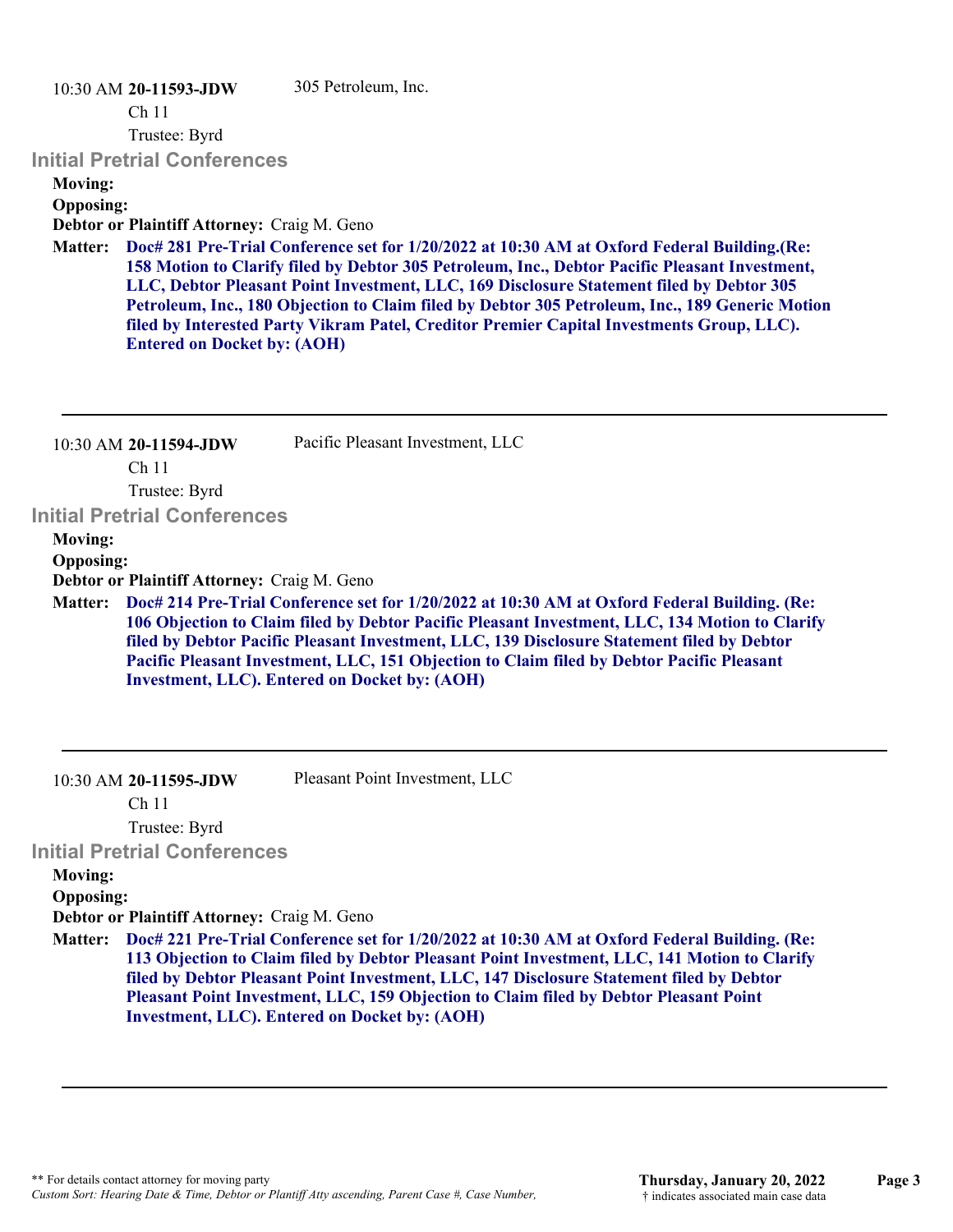|                  | $10:30$ AM 20-11596-JDW<br>Ch <sub>11</sub>                                                                                                                                                                                                                                                                                                                                | Premier Petroleum Investment, LLC |
|------------------|----------------------------------------------------------------------------------------------------------------------------------------------------------------------------------------------------------------------------------------------------------------------------------------------------------------------------------------------------------------------------|-----------------------------------|
|                  | <b>Initial Pretrial Conferences</b>                                                                                                                                                                                                                                                                                                                                        |                                   |
| <b>Moving:</b>   |                                                                                                                                                                                                                                                                                                                                                                            |                                   |
| <b>Opposing:</b> |                                                                                                                                                                                                                                                                                                                                                                            |                                   |
|                  | Debtor or Plaintiff Attorney: Craig M. Geno                                                                                                                                                                                                                                                                                                                                |                                   |
|                  | Matter: Doc# 273 Pre-Trial Conference set for 1/20/2022 at 10:30 AM at Oxford Federal Building. (Re:<br>104 Objection to Claim filed by Debtor Premier Petroleum Investment, LLC, 158 Disclosure<br>Statement filed by Creditor Premier Capital Investment, LLC, 196 Objection to Claim filed by<br>Debtor Premier Petroleum Investment, LLC). Entered on Docket by: (AOH) |                                   |

|                  | 10:30 AM 20-13003-JDW                       | Erica Lee Barragan                                                                                   |
|------------------|---------------------------------------------|------------------------------------------------------------------------------------------------------|
|                  | Ch <sub>11</sub>                            |                                                                                                      |
|                  | Trustee: Strong                             |                                                                                                      |
| <b>Moving:</b>   | Craig M. Geno                               |                                                                                                      |
| <b>Opposing:</b> |                                             |                                                                                                      |
|                  | Debtor or Plaintiff Attorney: Craig M. Geno |                                                                                                      |
|                  |                                             | Craig M. Geno                                                                                        |
|                  |                                             | Matter: Doc# 104 Application to Compromise Controversy Filed by Craig M. Geno on behalf of Erica Lee |
|                  | Barragan.                                   |                                                                                                      |

|                                                         | 10:30 AM 21-01005-JDW                                                                               | Barragan et al v. Barragan |  |
|---------------------------------------------------------|-----------------------------------------------------------------------------------------------------|----------------------------|--|
|                                                         | $\dagger$ Ch 11                                                                                     |                            |  |
|                                                         | 20-13003-JDW                                                                                        | Erica Lee Barragan         |  |
| <b>Moving:</b>                                          | Craig M. Geno                                                                                       |                            |  |
| <b>Opposing:</b>                                        |                                                                                                     |                            |  |
| <b>Debtor or Plaintiff Attorney: A. E. Rusty Harlow</b> |                                                                                                     |                            |  |
|                                                         | Matter: Doc# 31 Application to Compromise Controversy Filed by Craig M. Geno on behalf of Erica Lee |                            |  |
|                                                         | Barragan.                                                                                           |                            |  |

|                  | 10:30 AM 21-12467-JDW                                                                                                                                                              | Shirley Ann Meeks |
|------------------|------------------------------------------------------------------------------------------------------------------------------------------------------------------------------------|-------------------|
|                  | Ch <sub>13</sub>                                                                                                                                                                   |                   |
|                  | Trustee: Barkley                                                                                                                                                                   |                   |
| <b>Moving:</b>   | A. E. Rusty Harlow Jr.                                                                                                                                                             |                   |
| <b>Opposing:</b> |                                                                                                                                                                                    |                   |
|                  | Debtor or Plaintiff Attorney: A. E. Rusty Harlow                                                                                                                                   |                   |
|                  | Matter: Doc# 6 Motion to Extend Automatic Stay under 362(c)(3)(B) Filed by A. E. Rusty Harlow Jr. on<br>behalf of Shirley Ann Meeks. (Attachments: #1 Proposed Order) (Harlow, A.) |                   |